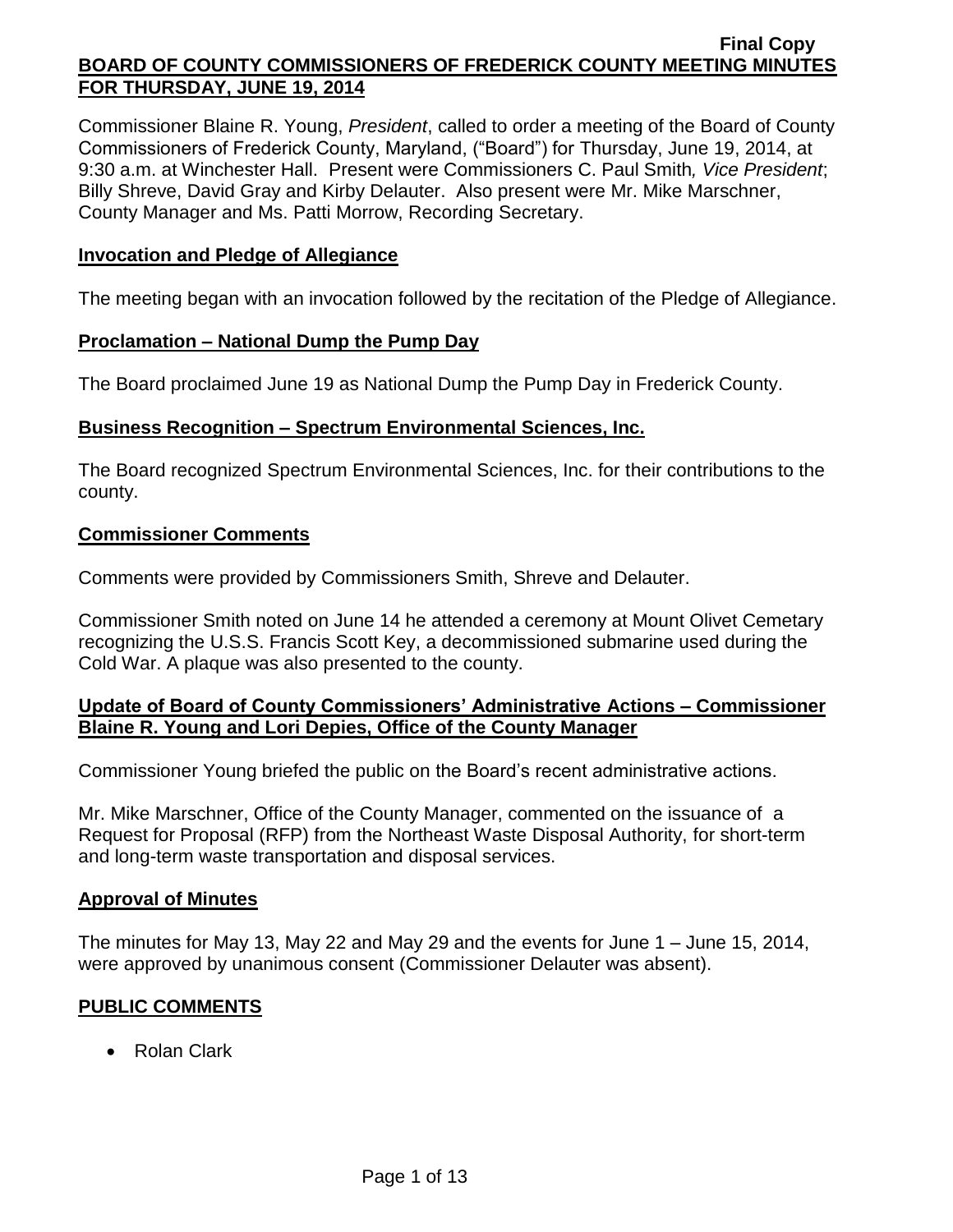# **CONSENT AGENDA**

The following items were considered on the consent agenda:

- Purchasing Memo #14-202 Reichs Ford Road Sampling and Analysis
- Purchasing Memo #14-203 Hauling/Recycling of Scrap Metal/Appliances and Removal/Recovery of Refrigerant Gases at Frederick County Landfill (Piggyback Contract)
- Purchasing Memo #14-207 Investment Advisory Consulting Services
- Purchasing Memo #14-208 Health and Welfare Counseling
- Purchasing Memo #14-210 Local Calling Services (Piggyback Contract)
- Purchasing Memo #14-212 Planimetric Data Services (Piggyback Contract)
- Purchasing Memo #14-213 Hardware/Software Maintenance Renewals for IIT
- Purchasing Memo #14-218 Pipe Culvert Replacement/Construction of Concrete Headwalls and Endwalls
- Purchasing Memo #14-219 Neighborhood Green Program
- Approval of Temporary Grading and Construction Easement Kathy Mitchell, Office of the County Attorney
- FFY 2014 Emergency Solutions Grant Renewal Application Jenny Short, Citizens Services Division
- FY 2015 State Health Insurance Assistance Program (SHIP) Funding/Award Carolyn True, Citizens Services Division
- FY 2015 Home Visiting Grant Application Derek Belz, Citizens Services Division
- Second Amendment to YMCA Lease Crystal Chamberlain, Public Works Division
- Winchester Hall Parking Lot (Schrodel Property) Lease Renewal Crystal Chamberlain, Public Works Division
- Maryland Department of Agriculture Noxious Weed Control Agreement Regina Howell, Budget Office, Office of the County Manager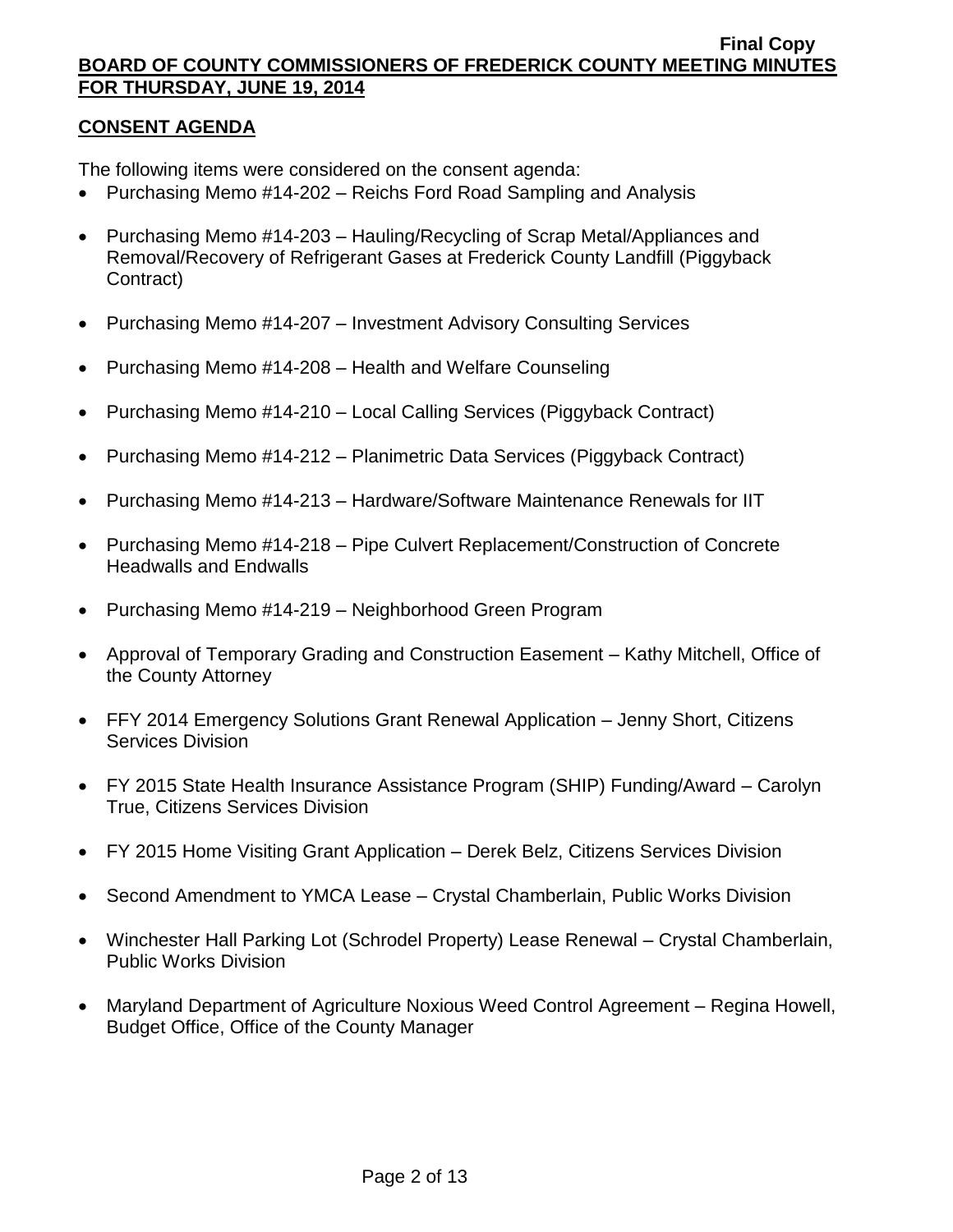*Motion to approve the consent agenda as presented – Passed 5-0.*

| <b>COMMISSIONERS</b> | <b>MOTION</b> | <b>SECOND</b> | <b>YES</b> | <b>NO</b> | <b>ABSTAIN</b> | <b>NOT PRESENT</b> |
|----------------------|---------------|---------------|------------|-----------|----------------|--------------------|
| Young                |               |               |            |           |                |                    |
| <b>Smith</b>         |               |               |            |           |                |                    |
| <b>Shreve</b>        |               |               |            |           |                |                    |
| Grav                 |               |               |            |           |                |                    |
| <b>Delauter</b>      |               |               |            |           |                |                    |

# **PUBLIC HEARING**

# **Hotel Rental Tax Bill – John Fiesler, Tourism Council of Frederick County, Inc.**

A public hearing was held, as duly advertised, on a proposed ordinance that would bring the Hotel Rental Tax into consistency with the Annotated Code of Maryland as a result of the legislation that was passed by the 2014 Maryland General Assembly.

Mr. Fiesler presented the proposed ordinance.

There was no public comment.

*Motion to approve the ordinance to amend the Frederick County Hotel Rental Tax by altering the definition of a transient stay to be consistent with the Code of Maryland with an effective date of July 1, 2014 – Passed 5-0.*

| <b>COMMISSIONERS</b> | <b>MOTION</b> | <b>SECOND</b> | <b>YES</b> | <b>NO</b> | <b>ABSTAIN</b> | <b>NOT PRESENT</b> |
|----------------------|---------------|---------------|------------|-----------|----------------|--------------------|
| Young                |               |               |            |           |                |                    |
| <b>Smith</b>         |               |               |            |           |                |                    |
| <b>Shreve</b>        |               |               |            |           |                |                    |
| Gray                 |               |               |            |           |                |                    |
| <b>Delauter</b>      |               | ́             |            |           |                |                    |

(A copy of the approved/adopted ordinance can be obtained in the County Manager's Office or from the county's website, [www.FrederickCountyMD.gov.](http://www.frederickcountymd.gov/))

# **AGENDA BRIEFING**

Commissioner Young noted the following public hearings would be held on Tuesday, July 8 at 7:00 p.m.: Amendment to the Adequate Public Facilities Ordinance – School Construction Fees, and Carroll Manor PUD Rezoning (Continued from 5/13/14); and the following public hearings would be held on Thursday, July 10 at 9:30 a.m.: Spring 2014 Cycle Water and Sewerage Amendments, and the DRRA #14-04 – Woodbourne Manor.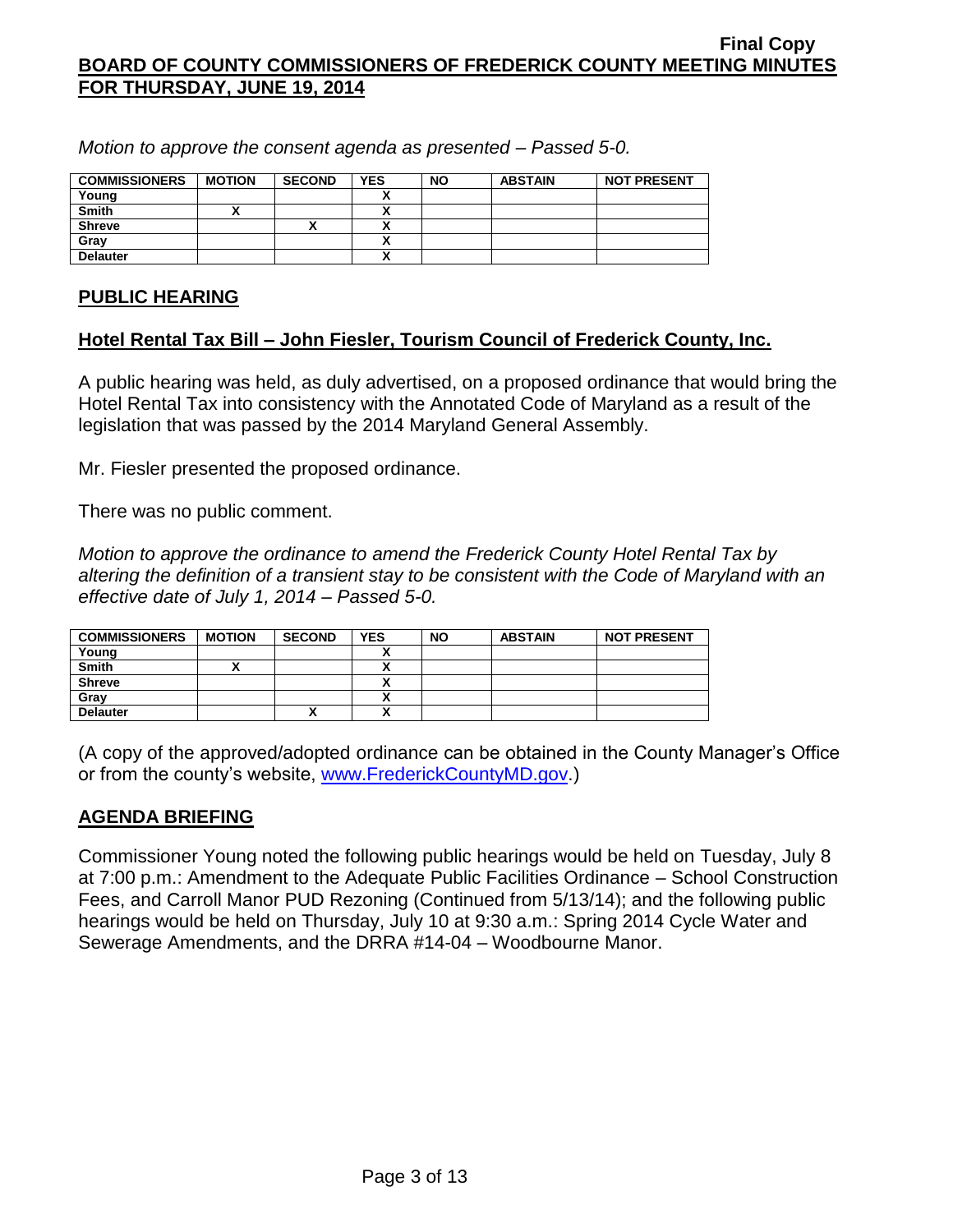### **WORKSESSION**

# **Appointments/Reappointments to Boards/Commissions – Joyce Grossnickle, Office of the County Manager**

#### Board of Appeals

There was no public comment.

*Motion to appoint Mr. John Greenwell (currently serving as the alternate) to serve a new three-year term beginning July 1, 2014, and expiring June 30, 2017 – Passed 5-0.*

| <b>COMMISSIONERS</b> | <b>MOTION</b> | <b>SECOND</b> | <b>YES</b>               | <b>NO</b> | <b>ABSTAIN</b> | <b>NOT PRESENT</b> |
|----------------------|---------------|---------------|--------------------------|-----------|----------------|--------------------|
| Young                |               |               |                          |           |                |                    |
| <b>Smith</b>         |               |               | $\overline{\phantom{a}}$ |           |                |                    |
| <b>Shreve</b>        |               |               |                          |           |                |                    |
| Gray                 |               |               |                          |           |                |                    |
| <b>Delauter</b>      |               |               | v                        |           |                |                    |

Commission on Disabilities

There was no public comment.

*Motion to reappoint Mr. Keith Nolan to serve to serve a new three-year term beginning July 1, 2014, and expiring June 30, 2017 – Passed 5-0.*

| <b>COMMISSIONERS</b> | <b>MOTION</b> | <b>SECOND</b> | <b>YES</b> | <b>NO</b> | <b>ABSTAIN</b> | <b>NOT PRESENT</b> |
|----------------------|---------------|---------------|------------|-----------|----------------|--------------------|
| Young                |               |               |            |           |                |                    |
| <b>Smith</b>         |               |               |            |           |                |                    |
| <b>Shreve</b>        |               |               |            |           |                |                    |
| Grav                 |               |               |            |           |                |                    |
| <b>Delauter</b>      |               |               |            |           |                |                    |

Containment Laboratory Community Advisory Committee

There was no public comment.

*Motion to reappoint Mr. Pete Herz (currently serving as an at-large representative), Mr. David Kaye (currently serving as the private-sector life sciences industry representative) and Ms. Kim Loll (currently serving as an at-large representative) to serve new three-year terms beginning July 1, 2014, and expiring June 30, 2017 – Passed 5-0.*

| <b>COMMISSIONERS</b> | <b>MOTION</b> | <b>SECOND</b> | <b>YES</b> | <b>NO</b> | <b>ABSTAIN</b> | <b>NOT PRESENT</b> |
|----------------------|---------------|---------------|------------|-----------|----------------|--------------------|
| Young                |               |               |            |           |                |                    |
| <b>Smith</b>         |               |               |            |           |                |                    |
| <b>Shreve</b>        |               | ́             |            |           |                |                    |
| Gray                 |               |               |            |           |                |                    |
| <b>Delauter</b>      |               |               |            |           |                |                    |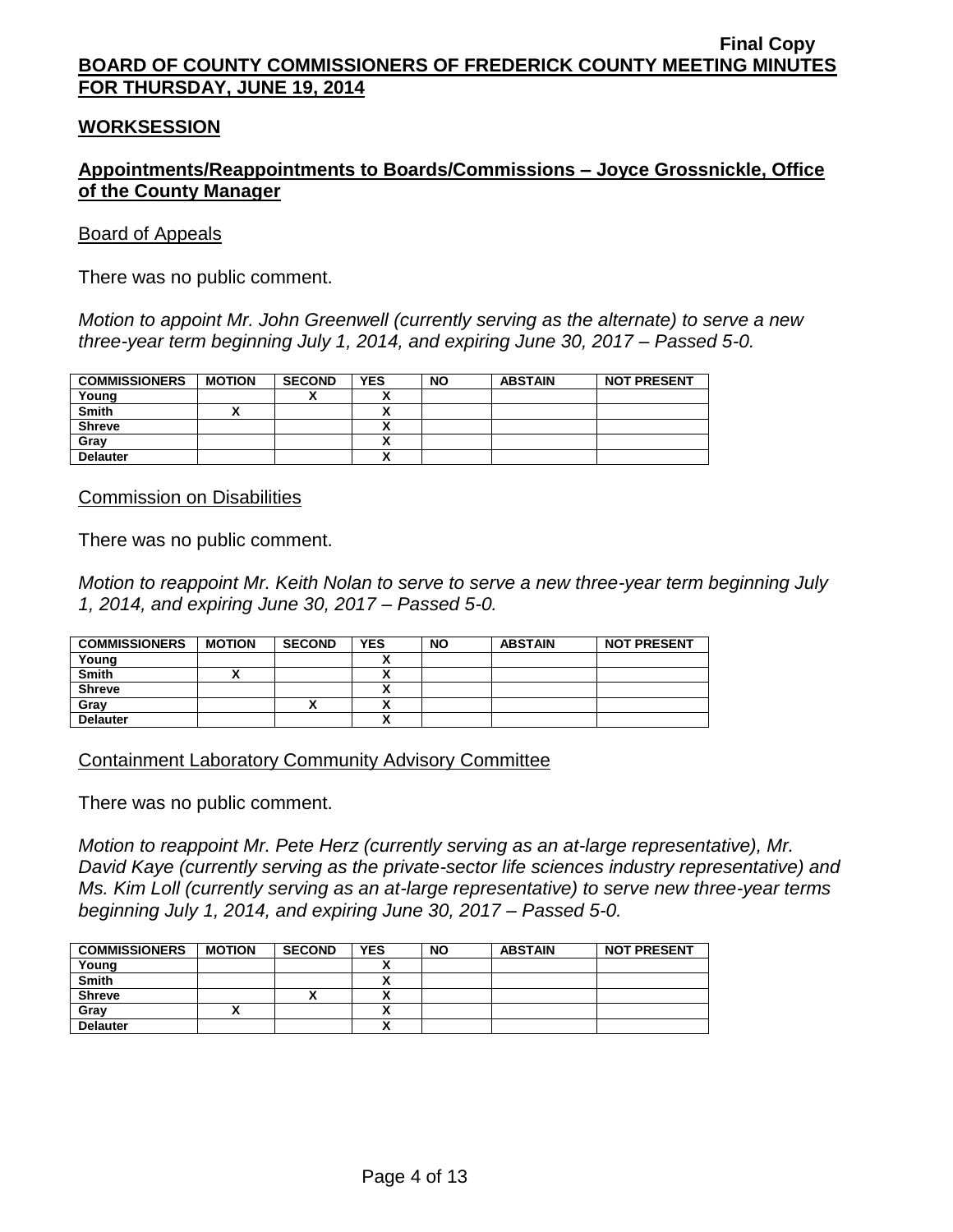Ethics Commission

There was no public comment.

*Motion to reappoint Mr. Brian Duncan to serve a new three-year term beginning July 1, 2014, and expiring June 30, 2017 – Passed 5-0.*

| <b>COMMISSIONERS</b> | <b>MOTION</b> | <b>SECOND</b> | <b>YES</b> | <b>NO</b> | <b>ABSTAIN</b> | <b>NOT PRESENT</b> |
|----------------------|---------------|---------------|------------|-----------|----------------|--------------------|
| Young                |               |               |            |           |                |                    |
| <b>Smith</b>         |               |               |            |           |                |                    |
| <b>Shreve</b>        |               |               |            |           |                |                    |
| Gray                 |               |               |            |           |                |                    |
| <b>Delauter</b>      |               |               |            |           |                |                    |

**Human Relations Commission** 

There was no public comment.

*Motion to reappoint Ms. Tonya Amedon, Ms. Lisa Clark, Mr. David Kaye, and Ms. Felicia Turner to serve new three-year terms beginning July 1, 2014, and expiring June 30, 2017 – Passed 5-0.*

| <b>COMMISSIONERS</b> | <b>MOTION</b> | <b>SECOND</b> | <b>YES</b> | <b>NO</b> | <b>ABSTAIN</b> | <b>NOT PRESENT</b> |
|----------------------|---------------|---------------|------------|-----------|----------------|--------------------|
| Young                |               |               |            |           |                |                    |
| <b>Smith</b>         |               |               |            |           |                |                    |
| <b>Shreve</b>        |               |               |            |           |                |                    |
| Gray                 |               |               |            |           |                |                    |
| <b>Delauter</b>      |               | ^             |            |           |                |                    |

*Motion to reappoint Ms. Annette Breiling to serve a new three-year term beginning July 1, 2014, and expiring June 30, 2017 – Passed 3-2.*

| <b>COMMISSIONERS</b> | <b>MOTION</b> | <b>SECOND</b> | <b>YES</b> | <b>NO</b> | <b>ABSTAIN</b> | <b>NOT PRESENT</b> |
|----------------------|---------------|---------------|------------|-----------|----------------|--------------------|
| Young                |               |               |            |           |                |                    |
| <b>Smith</b>         |               | "             |            |           |                |                    |
| <b>Shreve</b>        |               |               |            |           |                |                    |
| Grav                 |               |               | ~          |           |                |                    |
| <b>Delauter</b>      |               |               |            |           |                |                    |

Local Management Board

There was no public comment.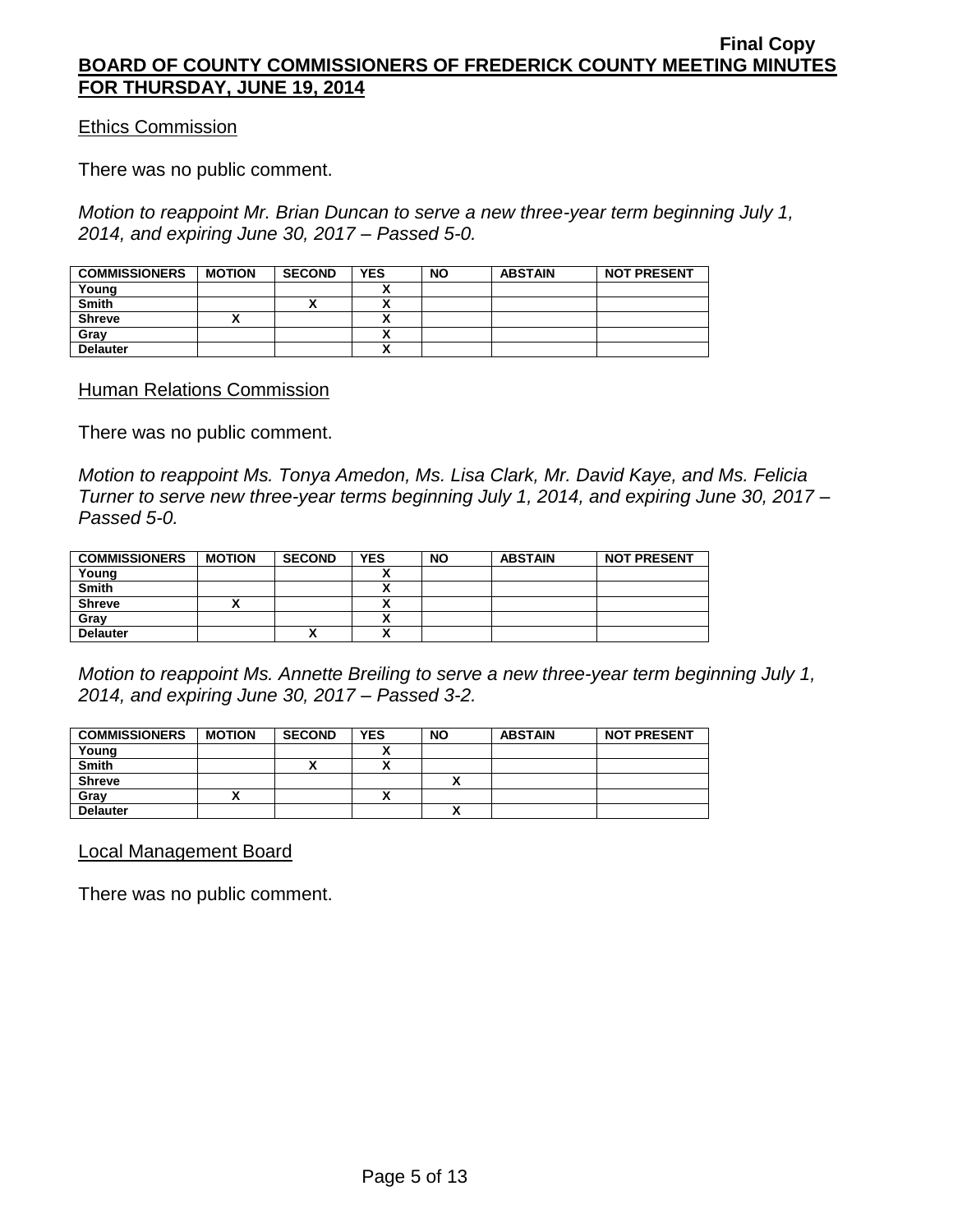*Motion to reappoint Ms. Shannon Aleshire, Mr. Haywood Evans, and Mr. Ralph Hertges to serve new three-year terms to beginning July 1, 2014, and expiring June 30, 2017, and to appoint Mr. Miles Ward to serve as a public sector representative with no term assigned – Passed 5-0.*

| <b>COMMISSIONERS</b> | <b>MOTION</b> | <b>SECOND</b> | <b>YES</b> | <b>NO</b> | <b>ABSTAIN</b> | <b>NOT PRESENT</b> |
|----------------------|---------------|---------------|------------|-----------|----------------|--------------------|
| Young                |               | ~             |            |           |                |                    |
| <b>Smith</b>         |               |               |            |           |                |                    |
| <b>Shreve</b>        |               |               |            |           |                |                    |
| Grav                 |               |               |            |           |                |                    |
| <b>Delauter</b>      |               |               | ~          |           |                |                    |

#### Public Library Board

There was no public comment.

*Motion to reappoint Ms. Debbie Kiser to serve a new five-year term beginning July 1, 2014, and expiring June 30, 2019 – Passed 5-0.*

| <b>COMMISSIONERS</b> | <b>MOTION</b> | <b>SECOND</b> | <b>YES</b> | <b>NO</b> | <b>ABSTAIN</b> | <b>NOT PRESENT</b> |
|----------------------|---------------|---------------|------------|-----------|----------------|--------------------|
| Young                |               | v<br>Λ        |            |           |                |                    |
| <b>Smith</b>         |               |               |            |           |                |                    |
| <b>Shreve</b>        |               |               |            |           |                |                    |
| Gray                 |               |               |            |           |                |                    |
| <b>Delauter</b>      |               |               |            |           |                |                    |

### Roads Board

There was no public comment.

*Motion to reappoint Mr. Paul Fitzgerald to serve a new five-year term beginning July 1, 2014, and expiring June 30, 2019 – Passed 5-0.*

| <b>COMMISSIONERS</b> | <b>MOTION</b> | <b>SECOND</b> | <b>YES</b> | <b>NO</b> | <b>ABSTAIN</b> | <b>NOT PRESENT</b> |
|----------------------|---------------|---------------|------------|-----------|----------------|--------------------|
| Young                |               |               |            |           |                |                    |
| <b>Smith</b>         |               |               | ~          |           |                |                    |
| <b>Shreve</b>        |               |               |            |           |                |                    |
| Gray                 |               |               |            |           |                |                    |
| <b>Delauter</b>      |               |               | A          |           |                |                    |

#### **Sustainability Commission**

There was no public comment.

*Motion to appoint Mr. Ron Kaltenbaugh to fill an unexpired term to expire June 30, 2016 – Passed 5-0.*

| <b>COMMISSIONERS</b> | <b>MOTION</b> | <b>SECOND</b> | <b>YES</b> | <b>NO</b> | <b>ABSTAIN</b> | <b>NOT PRESENT</b> |
|----------------------|---------------|---------------|------------|-----------|----------------|--------------------|
| Young                |               |               |            |           |                |                    |
| <b>Smith</b>         |               |               |            |           |                |                    |
| <b>Shreve</b>        |               |               |            |           |                |                    |
| Grav                 |               |               |            |           |                |                    |
| <b>Delauter</b>      |               |               |            |           |                |                    |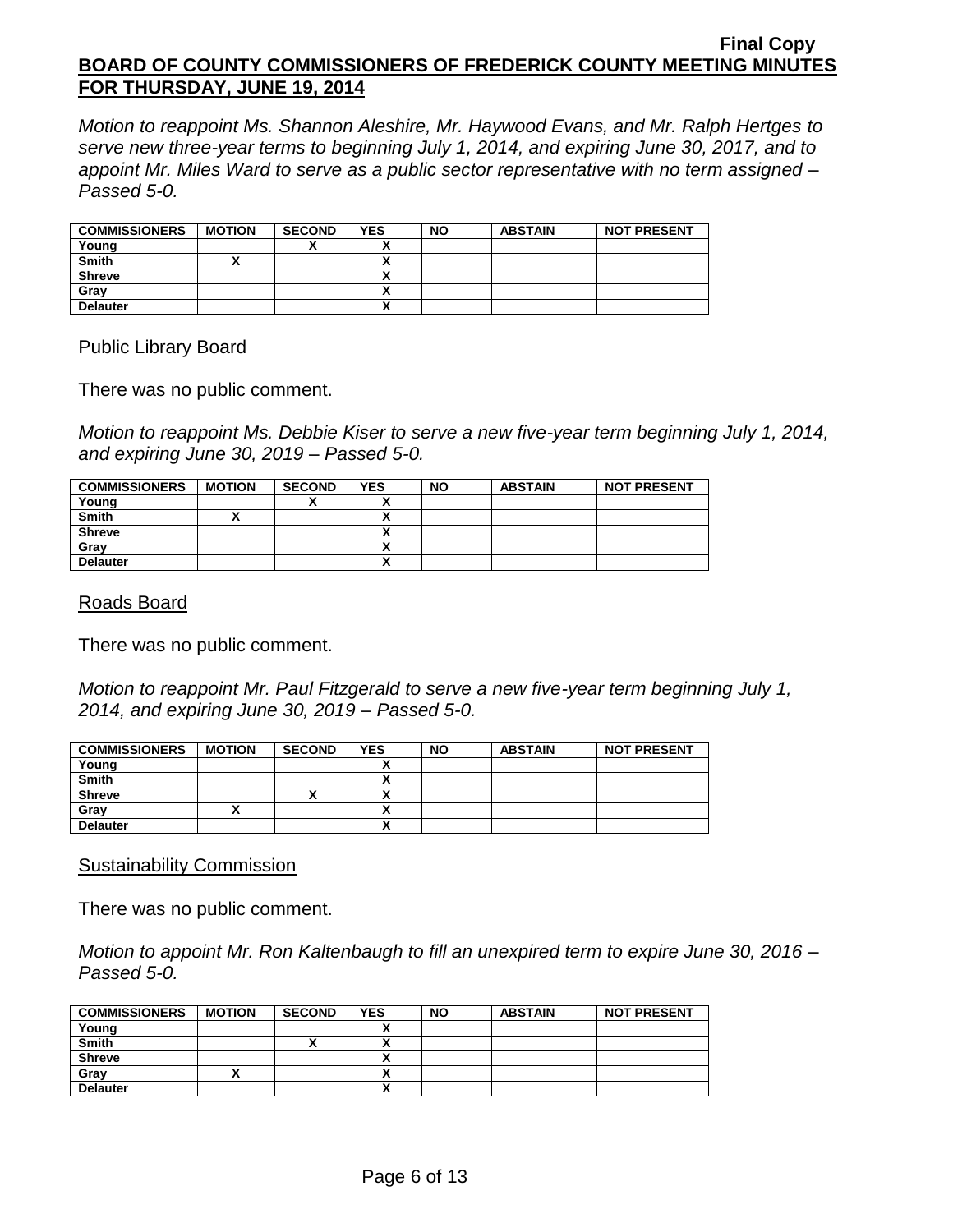#### Workforce Development Board

There was no public comment.

*Motion to reappoint Mr. Robert Collings and Ms. Rose Davis to serve new four-year terms beginning July 1, 2014, and expiring June 30, 2018, and to appoint Mr. Mike Dickson to serve a four-year term beginning July 1, 2014, and expire June 30, 2018 – Passed 5-0.*

| <b>COMMISSIONERS</b> | <b>MOTION</b> | <b>SECOND</b> | <b>YES</b> | <b>NO</b> | <b>ABSTAIN</b> | <b>NOT PRESENT</b> |
|----------------------|---------------|---------------|------------|-----------|----------------|--------------------|
| Young                |               |               |            |           |                |                    |
| <b>Smith</b>         |               | ́             |            |           |                |                    |
| <b>Shreve</b>        |               |               |            |           |                |                    |
| Gray                 |               |               |            |           |                |                    |
| <b>Delauter</b>      |               |               |            |           |                |                    |

(Commissioner Delauter left the meeting.)

# **Urbana II Park – Synthetic Athletic Field Request for Proposal (RFP) – Paul Dial, Parks and Recreation Division**

Mr. Dial requested direction regarding the construction of two (2) synthetic turf athletic fields at the Urbana II Park with a public/private partnership.

There was no public comment.

*Motion to approve the development of an RFP to solicit bids for a public/private partnership to construct synthetic athletic fields with the latitude to evaluate the Urbana II Park and other county park property that might be appropriate – Passed 4-0.*

| <b>COMMISSIONERS</b> | <b>MOTION</b> | <b>SECOND</b> | <b>YES</b> | <b>NO</b> | <b>ABSTAIN</b> | <b>NOT PRESENT</b> |
|----------------------|---------------|---------------|------------|-----------|----------------|--------------------|
| Young                |               |               |            |           |                |                    |
| <b>Smith</b>         |               |               |            |           |                |                    |
| <b>Shreve</b>        |               | ́             |            |           |                |                    |
| Gray                 |               |               |            |           |                |                    |
| <b>Delauter</b>      |               |               |            |           |                |                    |

(Commissioner Delauter returned to the meeting.)

# **FY 2015 Insurance Recommendation – Erin White, Finance Division**

Mr. Paul Brunner, Finance Division; and Mr. Dennis Roney and Ms. Laurie Jansen, BB&T Frederick Underwriters, reviewed the insurance recommendations.

There was no public comment.

*Motion to approve the FY 2015 insurance recommendation as presented – Passed 5-0.*

| <b>COMMISSIONERS</b> | <b>MOTION</b> | <b>SECOND</b> | <b>YES</b>               | <b>NO</b> | <b>ABSTAIN</b> | <b>NOT PRESENT</b> |
|----------------------|---------------|---------------|--------------------------|-----------|----------------|--------------------|
| Young                |               |               |                          |           |                |                    |
| <b>Smith</b>         |               |               |                          |           |                |                    |
| <b>Shreve</b>        |               |               |                          |           |                |                    |
| Gray                 |               |               | ~                        |           |                |                    |
| <b>Delauter</b>      |               | $\mathbf{v}$  | $\overline{\phantom{a}}$ |           |                |                    |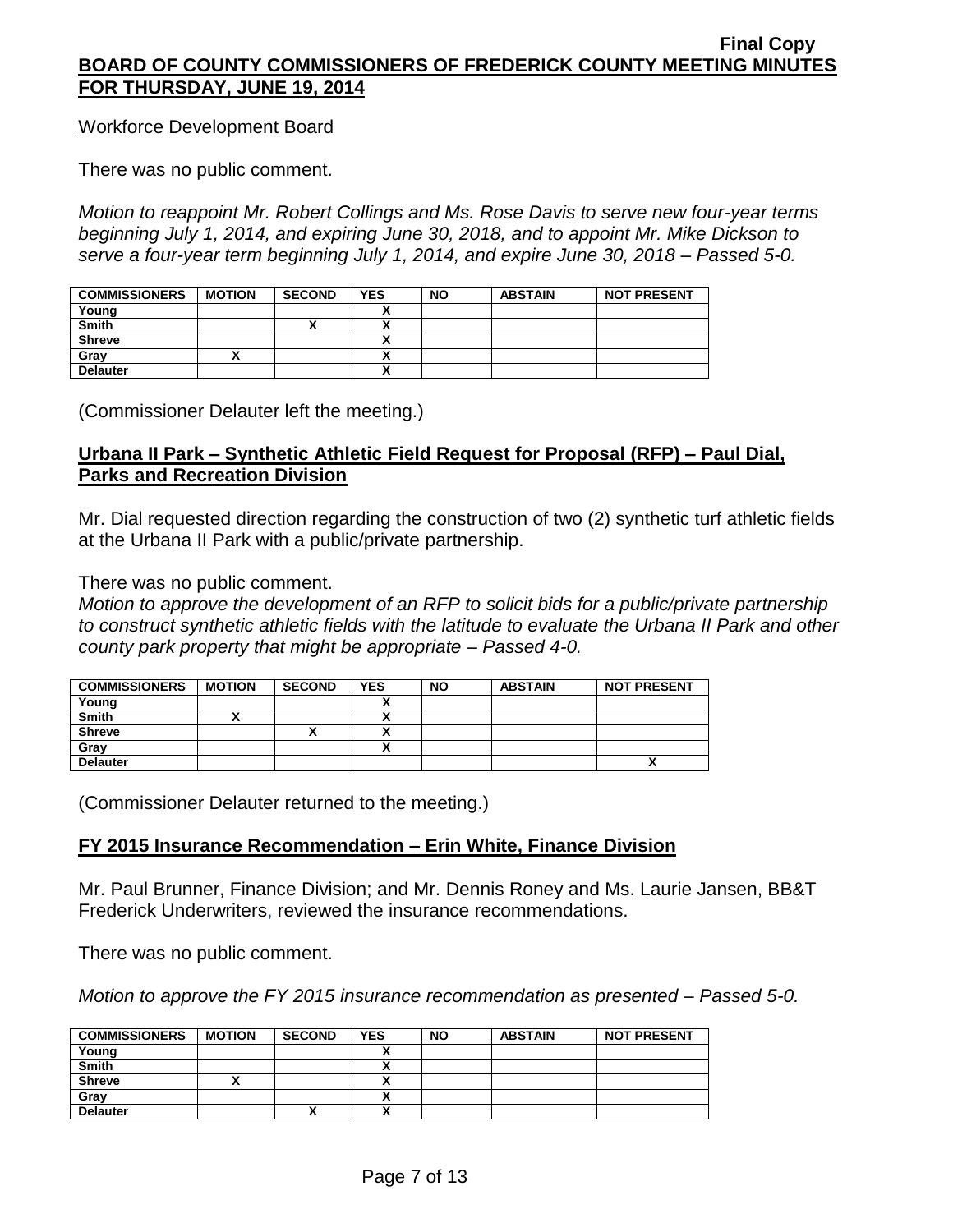#### **ADMINISTRATIVE BUSINESS**

# **Frederick County Courthouse Master's Hearing Room Funding and Budget Transfer – Sue Barthol, Public Works Division**

Judge Dwyer commented on the request for funding to construct a Master's Hearing Room within the Courthouse.

*Motion to approve the establishment of a Capital Improvements Program (CIP) project for the Master's Hearing Room and approve the budget transfer as presented – Passed 5-0.*

| <b>COMMISSIONERS</b> | <b>MOTION</b> | <b>SECOND</b> | <b>YES</b> | <b>NO</b> | <b>ABSTAIN</b> | <b>NOT PRESENT</b> |
|----------------------|---------------|---------------|------------|-----------|----------------|--------------------|
| Young                |               |               |            |           |                |                    |
| <b>Smith</b>         |               |               |            |           |                |                    |
| <b>Shreve</b>        |               |               |            |           |                |                    |
| Gray                 |               |               |            |           |                |                    |
| <b>Delauter</b>      |               |               | n          |           |                |                    |

(The Board took a break from 11:00 – 11:18 a.m.)

# **Resolution in Support of a Fund Raising Project at Mount Saint Mary's University – Commissioner Blaine Young**

Mr. John Mathias, Office of the County Attorney and Mr. Carroll Galvin, Mount Saint Mary's University, commented on the draft resolution

*Motion to adopt the resolution as presented – Passed 4-0-1.*

| <b>COMMISSIONERS</b> | <b>MOTION</b> | <b>SECOND</b> | <b>YES</b> | <b>NO</b> | <b>ABSTAIN</b> | <b>NOT PRESENT</b> |
|----------------------|---------------|---------------|------------|-----------|----------------|--------------------|
| Young                |               |               |            |           |                |                    |
| <b>Smith</b>         |               |               |            |           |                |                    |
| <b>Shreve</b>        |               |               |            |           |                |                    |
| Grav                 |               |               |            |           |                |                    |
| <b>Delauter</b>      |               |               |            |           |                |                    |

(A copy of the approved/adopted resolution can be obtained in the County Manager's Office or from the county's website, [www.FrederickCountyMD.gov.](http://www.frederickcountymd.gov/))

# **Bid Awards – Diane George, Finance Division**

Purchasing Memo #14-191 – Pre-approve Health Department Professional Service **Contracts** 

*Motion to approve Purchasing Memo #14-191 as presented – Passed 5-0.*

| <b>COMMISSIONERS</b> | <b>MOTION</b> | <b>SECOND</b> | <b>YES</b> | <b>NO</b> | <b>ABSTAIN</b> | <b>NOT PRESENT</b> |
|----------------------|---------------|---------------|------------|-----------|----------------|--------------------|
| Young                |               |               |            |           |                |                    |
| <b>Smith</b>         |               |               |            |           |                |                    |
| <b>Shreve</b>        |               | <br>Λ         |            |           |                |                    |
| Gray                 |               |               |            |           |                |                    |
| <b>Delauter</b>      |               |               |            |           |                |                    |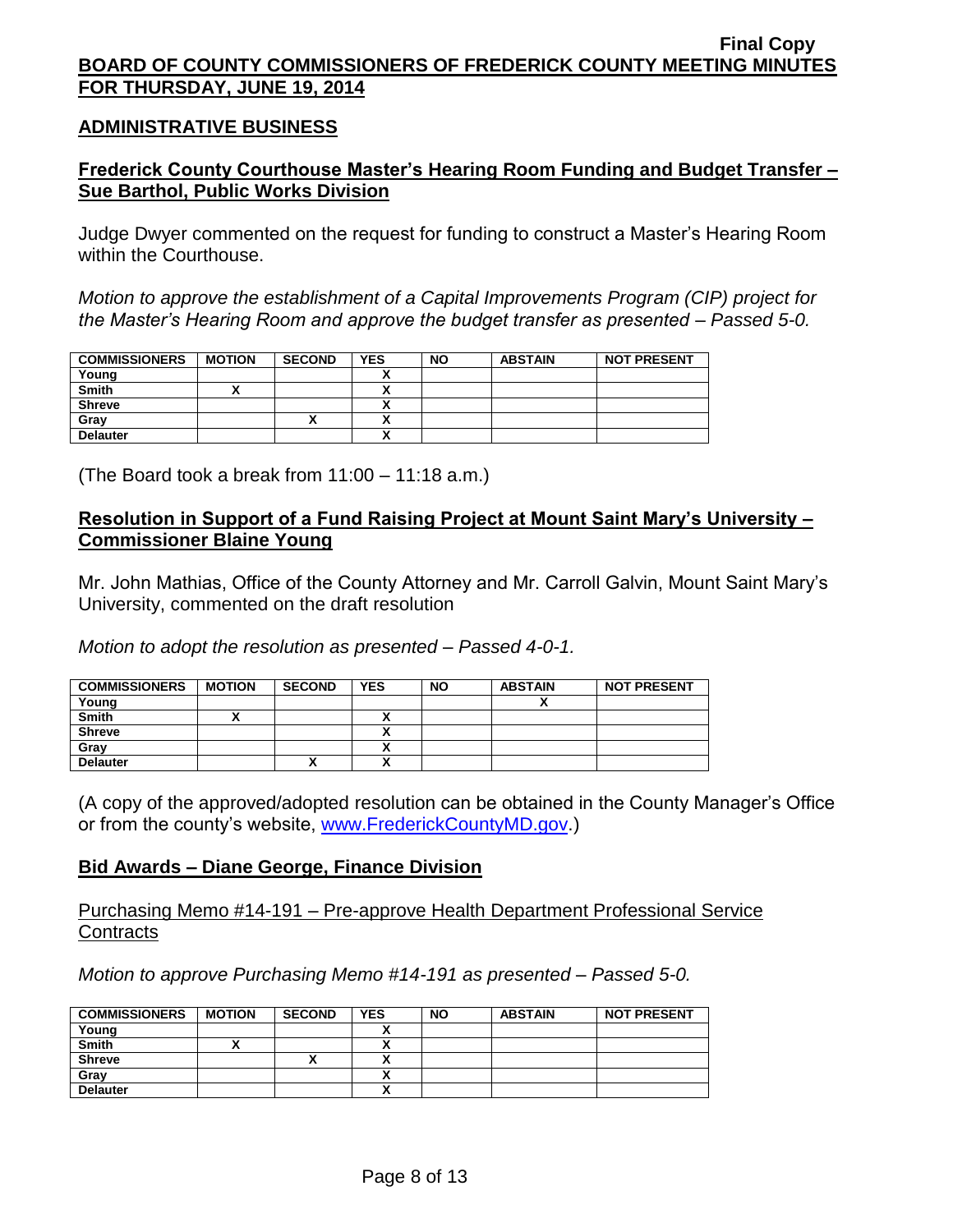Purchasing Memo #14-217 – Video System Upgrade for Winchester Hall

Ms. Sherry Weakley and Mr. John Mongan, IIT, commented on the upgrade.

*Motion to approve Purchasing Memo #14-217 as presented – Passed 5-0.*

| <b>COMMISSIONERS</b> | <b>MOTION</b> | <b>SECOND</b> | <b>YES</b> | <b>NO</b> | <b>ABSTAIN</b> | <b>NOT PRESENT</b> |
|----------------------|---------------|---------------|------------|-----------|----------------|--------------------|
| Young                |               |               |            |           |                |                    |
| <b>Smith</b>         |               |               |            |           |                |                    |
| <b>Shreve</b>        |               |               |            |           |                |                    |
| Grav                 |               | "             |            |           |                |                    |
| <b>Delauter</b>      |               |               |            |           |                |                    |

### **Memorandum of Understanding (MOU) Between Frederick County and the Religious Coalition for Prescription Assistance Services – Pat Rosensteel, Citizens Services Division**

*Motion to approve the MOU as presented – Passed 5-0.*

| <b>COMMISSIONERS</b> | <b>MOTION</b> | <b>SECOND</b> | <b>YES</b> | <b>NO</b> | <b>ABSTAIN</b> | <b>NOT PRESENT</b> |
|----------------------|---------------|---------------|------------|-----------|----------------|--------------------|
| Young                |               |               |            |           |                |                    |
| <b>Smith</b>         |               |               |            |           |                |                    |
| <b>Shreve</b>        |               | ↗             |            |           |                |                    |
| Gray                 |               |               |            |           |                |                    |
| <b>Delauter</b>      |               |               |            |           |                |                    |

# **Lewistown Sanitary Survey Results and Conceptual Sewerage Option – George Keller, Health Services Division and Kevin Demosky, Utilities and Solid Waste Management Division (DUSWM)**

Mr. Keller noted that the results of an update to the 1994 Sanitary Survey of Lewistown revealed a core area of properties that were having sewerage disposal issues along Hessong Bridge Road.

Mr. Demosky briefed the Board on options to address the public health issues identified in the Sanitary Survey assuming adequate funding would be secured.

*Motion to approve the following recommendations from DUSWM – Passed 5-0.*

- *Transmit the sanitary survey to the Maryland Department of the Environment (MDE) and schedule a meeting with their infrastructure financing staff to determine, what if any, grant or loan (with loan forgiveness) opportunities may be available for such a project.*
	- o *Request use of Bay Restoration Funds (BRF) for sewer system connections (including grinder pumps).*
	- o *Determine if the use of BRF will be tied to Wastewater Treatment Plant Enhanced Nutrient Removal upgrade.*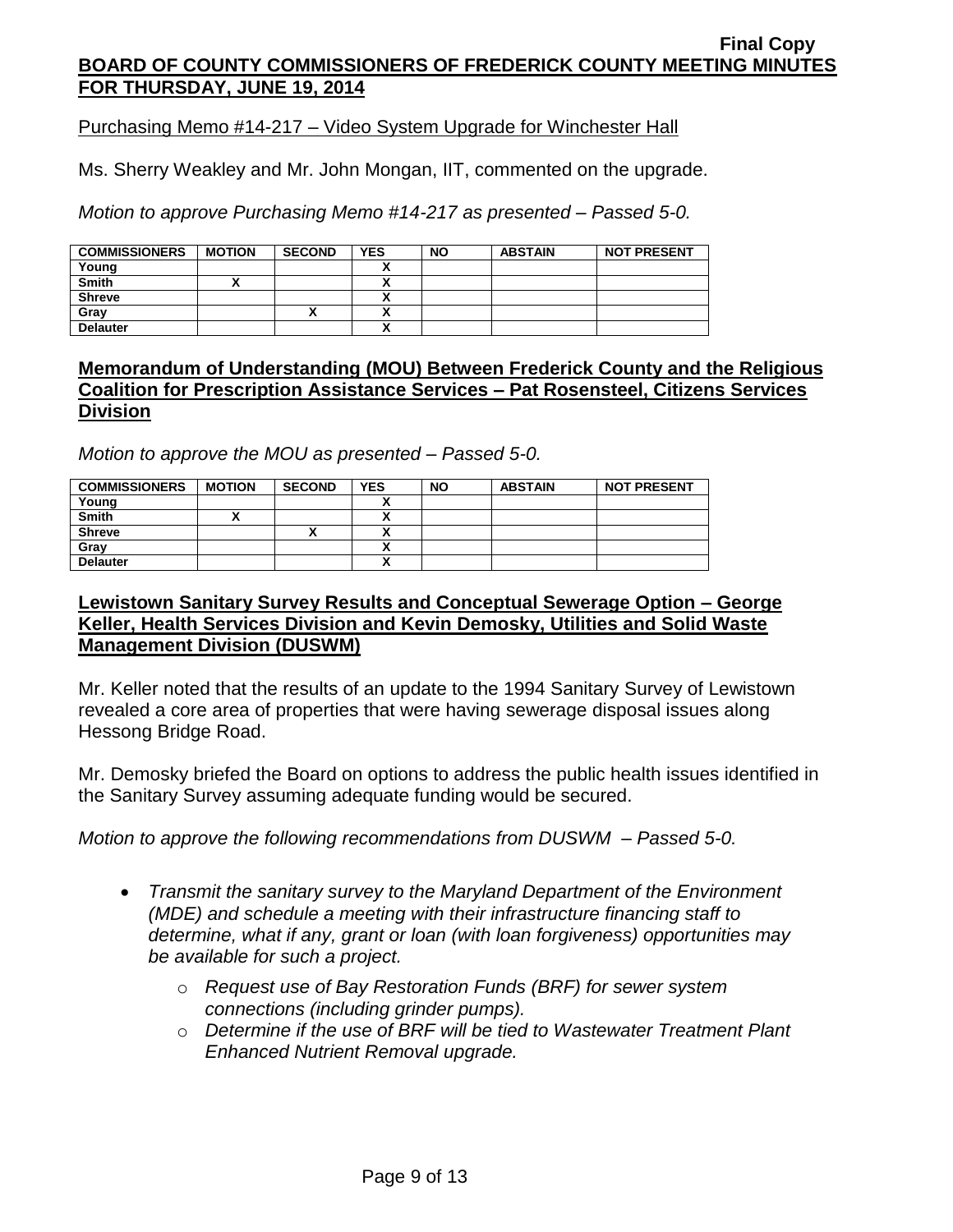- *If MDE funding opportunities exist, refine the project costs estimate and prepare estimated costs on per-property-basis served using the Low Pressure Sewer System (LPSS) (grinder pump).*
- *Conduct a public informational meeting with the Lewistown residents. Inform them of both the results of the sanitary survey and estimated cost of the LPSS (grinder pump) and DUSWM's current sewer user rates.*
- *Report back to the Board the results of the meetings with MDE and the Lewistown residents.*
- *Based on the community's response to the project and its estimated costs, the Board may or may not decide to establish a Capital Improvements Program (CIP) project to address the problem.*
- *If a CIP project is established, prioritize the project based on MDE funding availability.*
- *If no CIP project is established, request Health Department to update the sanitary survey in five years.*

| <b>COMMISSIONERS</b> | <b>MOTION</b> | <b>SECOND</b> | <b>YES</b> | <b>NO</b> | <b>ABSTAIN</b> | <b>NOT PRESENT</b> |
|----------------------|---------------|---------------|------------|-----------|----------------|--------------------|
| Young                |               |               |            |           |                |                    |
| Smith                |               |               |            |           |                |                    |
| <b>Shreve</b>        |               |               |            |           |                |                    |
| Gray                 |               |               |            |           |                |                    |
| <b>Delauter</b>      |               | "             |            |           |                |                    |

The Board presented Mr. Keller with a certificate congratulating him on his upcoming retirement from the Frederick County Health Department.

# **Business Updates – Helen Propheter, Community Development Division**

Ms. Propheter presented the updates.

*No action taken as this item was informational.*

#### **PUBLIC COMMENTS**

None.

#### **QUESTIONS – PRESS**

None.

#### **COMMISSIONER COMMENTS**

None.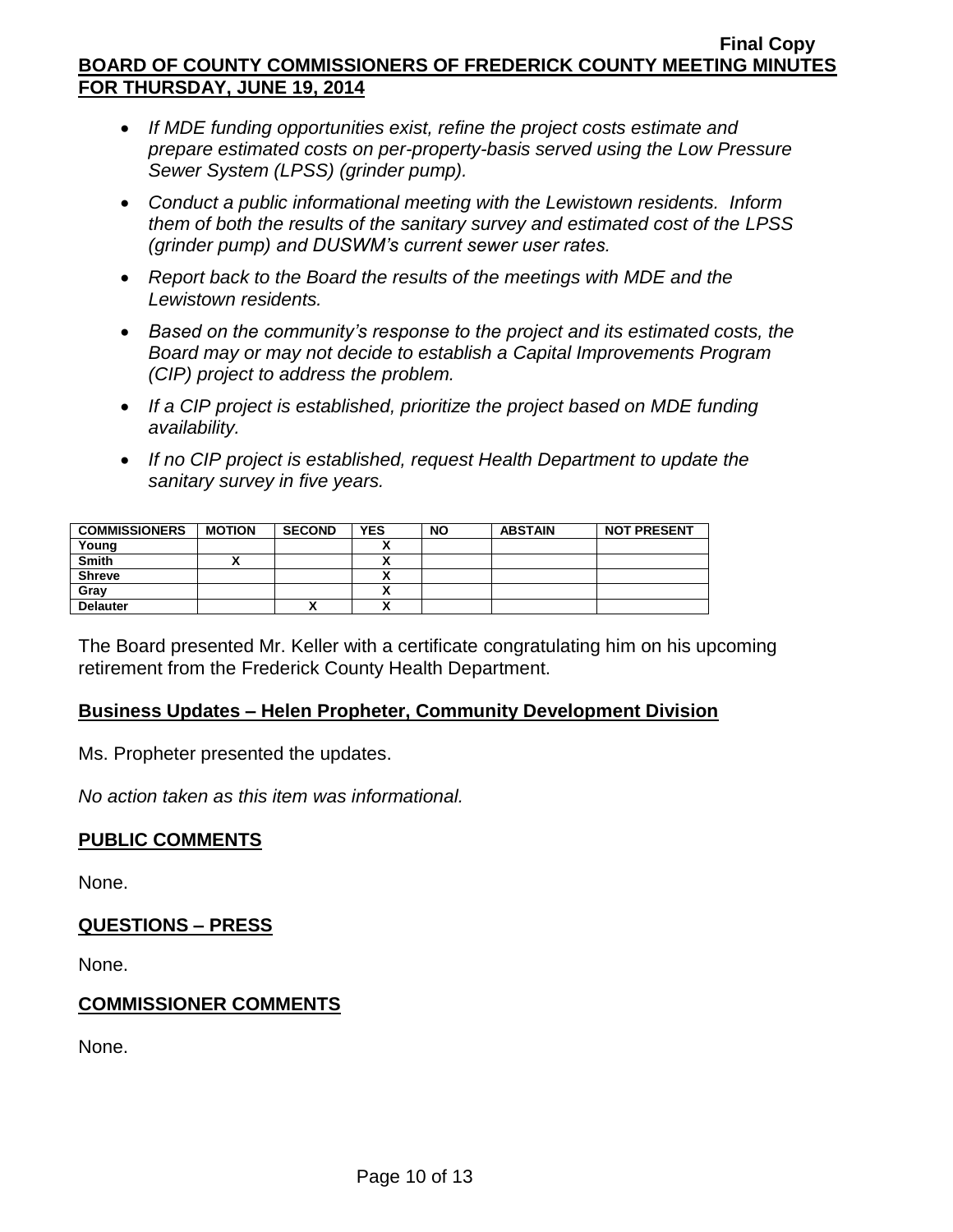# **CLOSED SESSION**

Maryland Annotated Code State Government Article § 10-508(a) (7) To consult with counsel to obtain legal advice on a legal matter; and (8) To consult with staff, consultants, or other individuals about pending or potential litigation.

Topic – To discuss with the County Attorney the legal consequences and legal strategy for complying with an existing agreement.

*Motion to go into closed session – Passed 5-0.*

| <b>COMMISSIONERS</b>                                                                                                                                                                                                                                                                                                                                                                 | <b>MOTION</b> | <b>SECOND</b> | <b>YES</b> | <b>NO</b> | <b>ABSTAIN</b> | <b>NOT PRESENT</b> |
|--------------------------------------------------------------------------------------------------------------------------------------------------------------------------------------------------------------------------------------------------------------------------------------------------------------------------------------------------------------------------------------|---------------|---------------|------------|-----------|----------------|--------------------|
| Young                                                                                                                                                                                                                                                                                                                                                                                |               |               |            |           |                |                    |
| <b>Smith</b>                                                                                                                                                                                                                                                                                                                                                                         |               |               |            |           |                |                    |
| <b>Shreve</b>                                                                                                                                                                                                                                                                                                                                                                        |               |               |            |           |                |                    |
| Gray                                                                                                                                                                                                                                                                                                                                                                                 |               |               |            |           |                |                    |
| <b>Delauter</b>                                                                                                                                                                                                                                                                                                                                                                      |               | Λ             | n          |           |                |                    |
| $\overline{1}$ $\overline{2}$ $\overline{1}$ $\overline{2}$ $\overline{1}$ $\overline{1}$ $\overline{2}$ $\overline{1}$ $\overline{1}$ $\overline{2}$ $\overline{1}$ $\overline{2}$ $\overline{1}$ $\overline{2}$ $\overline{1}$ $\overline{2}$ $\overline{1}$ $\overline{2}$ $\overline{1}$ $\overline{2}$ $\overline{1}$ $\overline{2}$ $\overline{1}$ $\overline{2}$ $\overline{$ |               |               |            |           |                |                    |

# **ADJOURN**

The meeting adjourned at 12:25 p.m.

Patricia Morrow Recording Secretary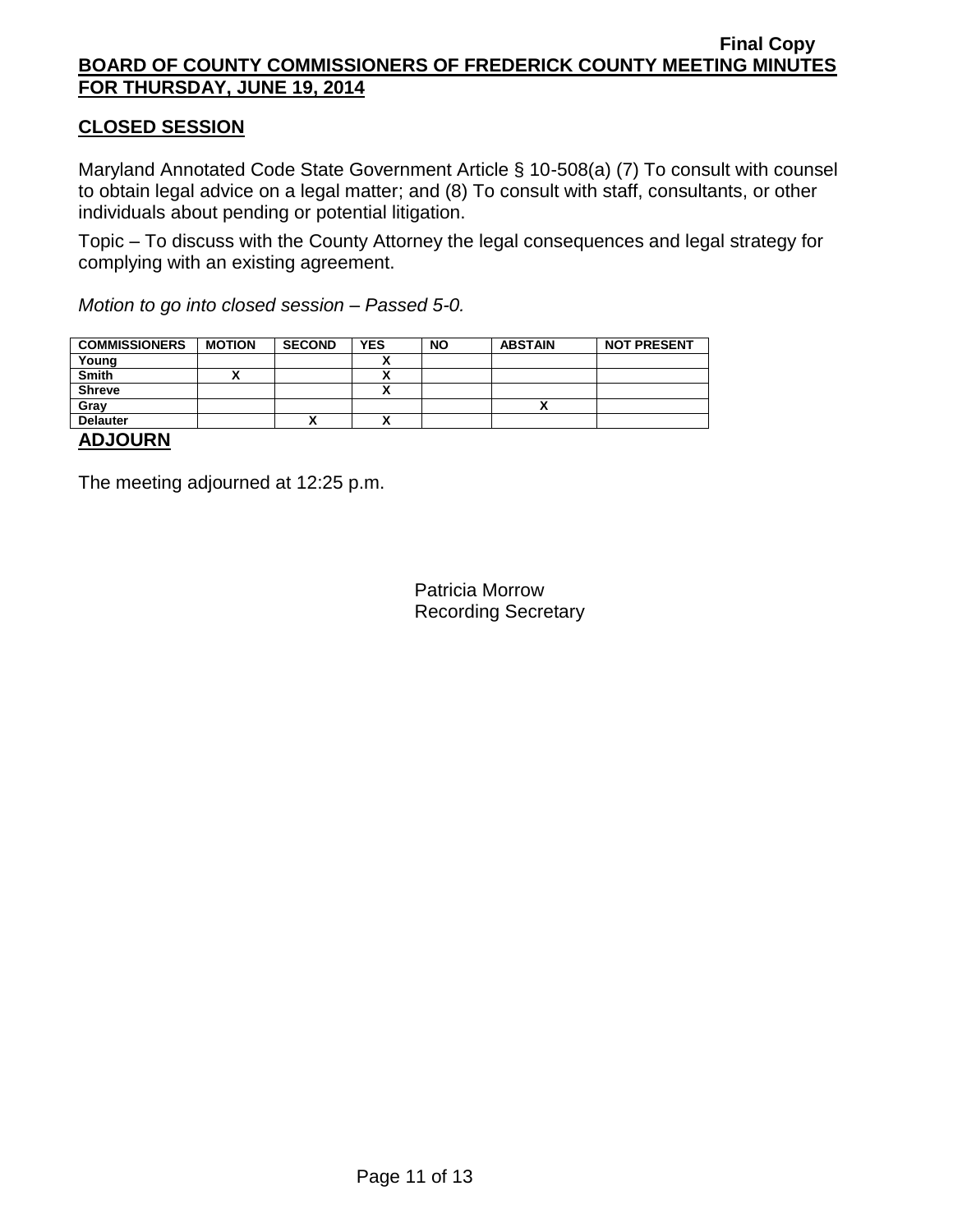### **FORM OF STATEMENT FOR CLOSING THE MEETING OF THURSDAY, JUNE 19, 2014**

# **STATUTORY AUTHORITY TO CLOSE SESSION**

### **State Government Article §10-508(a):**

(7) To consult with counsel to obtain legal advice on a legal matter; and (8) To consult with staff, consultants, or other individuals about pending or potential litigation.

### **Motion:**

Commissioner Smith moved to go into closed session in accordance with Maryland Annotated Code State Government Article §10-508(a) (7) To consult with counsel to obtain legal advice on a legal matter; and (8) To consult with staff, consultants, or other individuals about pending or potential litigation. Commissioner Delauter seconded the motion that passed 5-0.

# **Time and Location:**

12:30 p.m. – Third Floor Meeting Room, Winchester Hall

# **Topic to be Discussed:**

To discuss with the County Attorney the legal consequences and legal strategy for complying with an existing agreement.

> Patti Morrow Recording Secretary